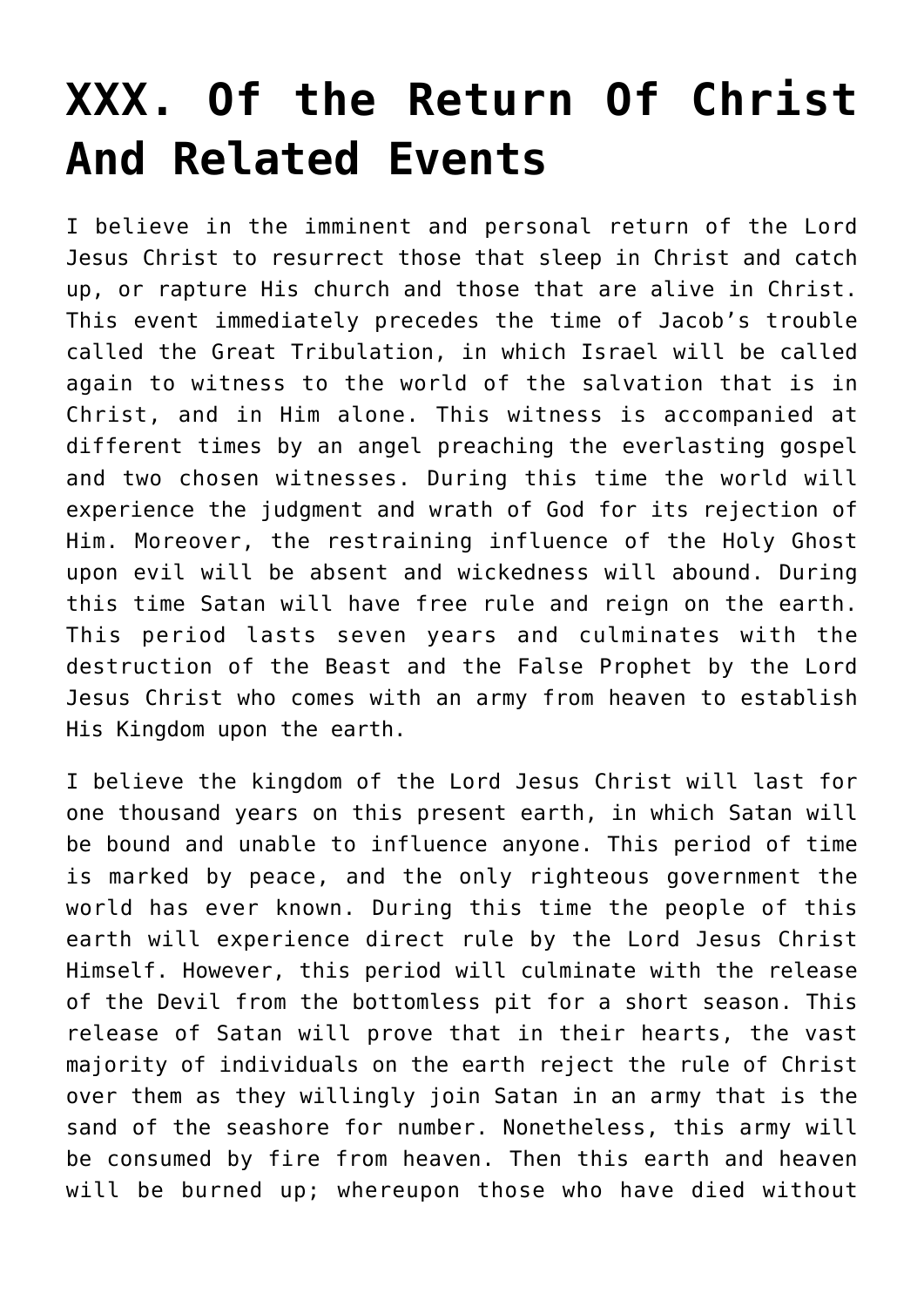accepting the Lord Jesus Christ as Savior will be resurrected and judged before the great white throne and be cast into the lake of fire. The final event we are given is the creation of the new heavens and new earth in which there is no unrighteousness and the tabernacle of God is with men for all eternity.

## **References**

*Daniel 12:1-4; 1 Thessalonians 4:13-17; Matthew 24:27; Matthew 25:13; James 5:8; Matthew 24:42; I Corinthians 15:51-53; (Matthew 24:32-39; II Thessalonians 2:1-12; (Jeremiah 30:7-9; (Revelation 6:12-17; Revelation 7:1-4; Revelation 11:3-6; Revelation 14:6-7; Revelation 13:1-8; Jude 14-15; Revelation 20:1-6; Isaiah 9:6-7; Isaiah 11:1-9; Revelation 20:7-10; II Peter 3:10-12; Revelation 20:11-15; II Peter 3:13; Isaiah 65:17-19; Isaiah 66:22-24; Revelation 21:1-5.*

## **Scriptures:**

And at that time shall Michael stand up, the great prince which standeth for the children of thy people: and there shall be a time of trouble, such as never was since there was a nation *even* to that same time: and at that time thy people shall be delivered, every one that shall be found written in the book. And many of them that sleep in the dust of the earth shall awake, some to everlasting life, and some to shame *and* everlasting contempt. And they that be wise shall shine as the brightness of the firmament; and they that turn many to righteousness as the stars for ever and ever. But thou, O Daniel, shut up the words, and seal the book, *even* to the time of the end: many shall run to and fro, and knowledge shall be increased. *(Daniel 12:1-4)*

But I would not have you to be ignorant, brethren, concerning them which are asleep, that ye sorrow not, even as others which have no hope. For if we believe that Jesus died and rose again, even so them also which sleep in Jesus will God bring with him. For this we say unto you by the word of the Lord, that we which are alive *and* remain unto the coming of the Lord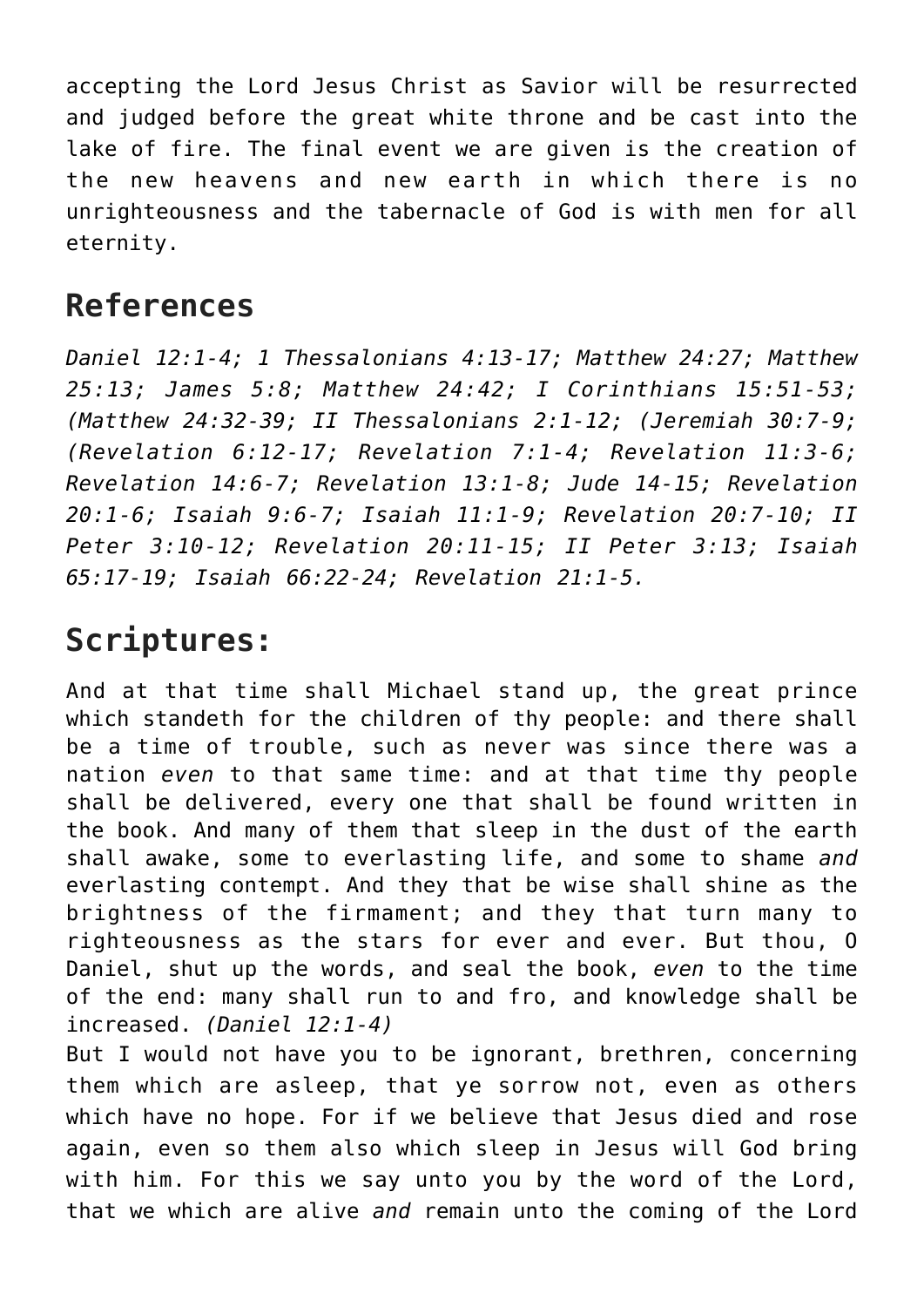shall not prevent them which are asleep. For the Lord himself shall descend from heaven with a shout, with the voice of the archangel, and with the trump of God: and the dead in Christ shall rise first: Then we which are alive *and* remain shall be caught up together with them in the clouds, to meet the Lord in the air: and so shall we ever be with the Lord. *(1 Thessalonians 4:13-17)*

For as the lightning cometh out of the east, and shineth even unto the west; so shall also the coming of the Son of man be. *(Matthew 24:27)*

Watch therefore, for ye know neither the day nor the hour wherein the Son of man cometh. *(Matthew 25:13)*

Be ye also patient; stablish your hearts: for the coming of the Lord draweth nigh. *(James 5:8)*

Watch therefore: for ye know not what hour your Lord doth come. *(Matthew 24:42)*

Behold, I shew you a mystery; We shall not all sleep, but we shall all be changed, In a moment, in the twinkling of an eye, at the last trump: for the trumpet shall sound, and the dead shall be raised incorruptible, and we shall be changed. For this corruptible must put on incorruption, and this mortal must put on immortality. *(I Corinthians 15:51-53)*

Now learn a parable of the fig tree; When his branch is yet tender, and putteth forth leaves, ye know that summer *is* nigh: So likewise ye, when ye shall see all these things, know that it is near, *even* at the doors. Verily I say unto you, This generation shall not pass, till all these things be fulfilled. Heaven and earth shall pass away, but my words shall not pass away. But of that day and hour knoweth no *man*, no, not the angels of heaven, but my Father only. But as the days of Noe *were*, so shall also the coming of the Son of man be. For as in the days that were before the flood they were eating and drinking, marrying and giving in marriage, until the day that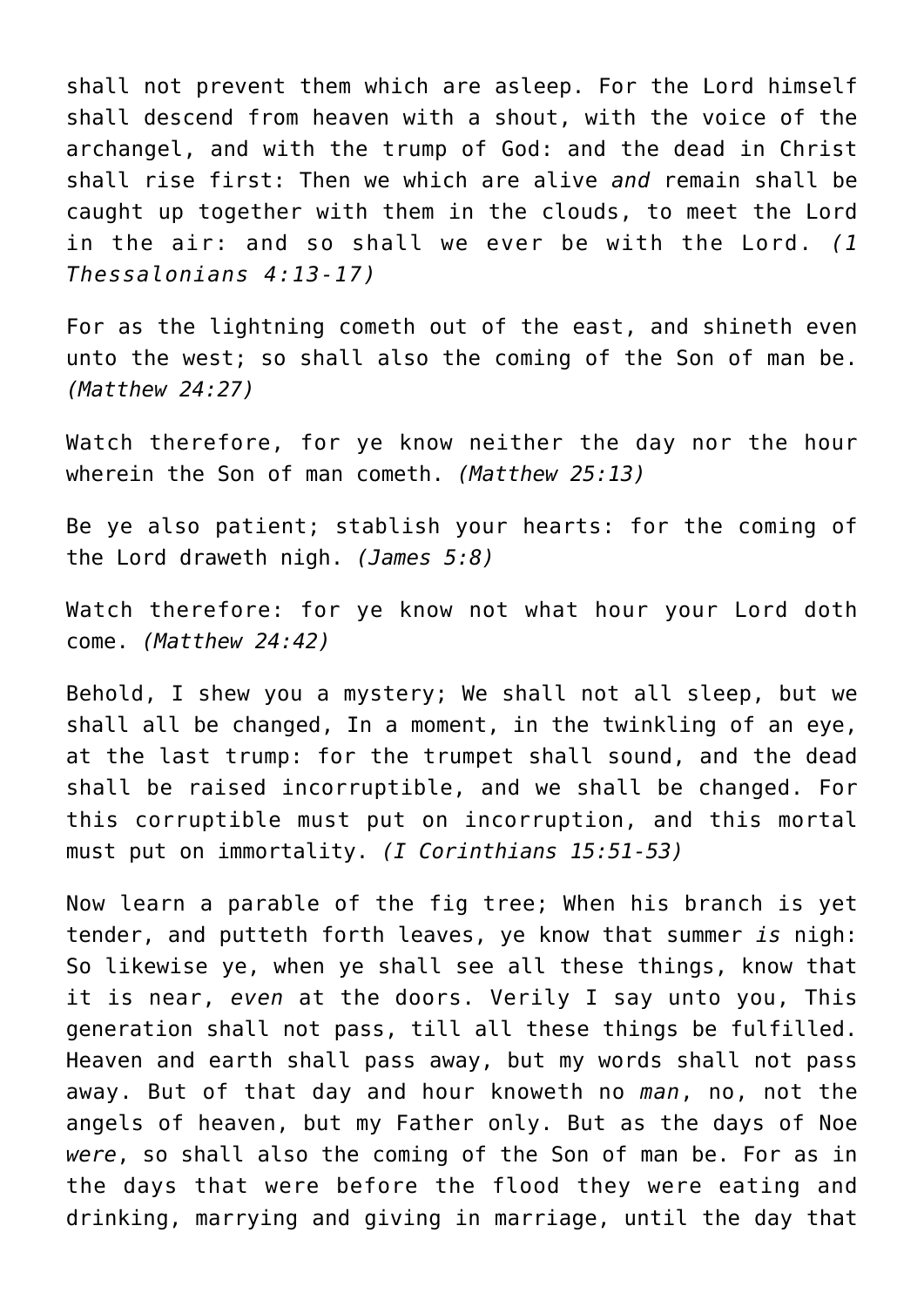Noe entered into the ark, And knew not until the flood came, and took them all away; so shall also the coming of the Son of man be. *(Matthew 24:32-39)*

Now we beseech you, brethren, by the coming of our Lord Jesus Christ, and *by* our gathering together unto him, That ye be not soon shaken in mind, or be troubled, neither by spirit, nor by word, nor by letter as from us, as that the day of Christ is at hand. Let no man deceive you by any means: for *that day shall not come*, except there come a falling away first, and that man of sin be revealed, the son of perdition; Who opposeth and exalteth himself above all that is called God, or that is worshipped; so that he as God sitteth in the temple of God, shewing himself that he is God. Remember ye not, that, when I was yet with you, I told you these things? And now ye know what withholdeth that he might be revealed in his time. For the mystery of iniquity doth already work: only he who now letteth *will let*, until he be taken out of the way. And then shall that Wicked be revealed, whom the Lord shall consume with the spirit of his mouth, and shall destroy with the brightness of his coming: *Even him*, whose coming is after the working of Satan with all power and signs and lying wonders, And with all deceivableness of unrighteousness in them that perish; because they received not the love of the truth, that they might be saved. And for this cause God shall send them strong delusion, that they should believe a lie: That they all might be damned who believed not the truth, but had pleasure in unrighteousness. *(II Thessalonians 2:1-12)*

Alas! for that day *is* great, so that none *is* like it: it *is* even the time of Jacob's trouble; but he shall be saved out of it. For it shall come to pass in that day, saith the LORD of hosts, *that* I will break his yoke from off thy neck, and will burst thy bonds, and strangers shall no more serve themselves of him: But they shall serve the LORD their God, and David their king, whom I will raise up unto them. *(Jeremiah 30:7-9)*

And I beheld when he had opened the sixth seal, and, lo, there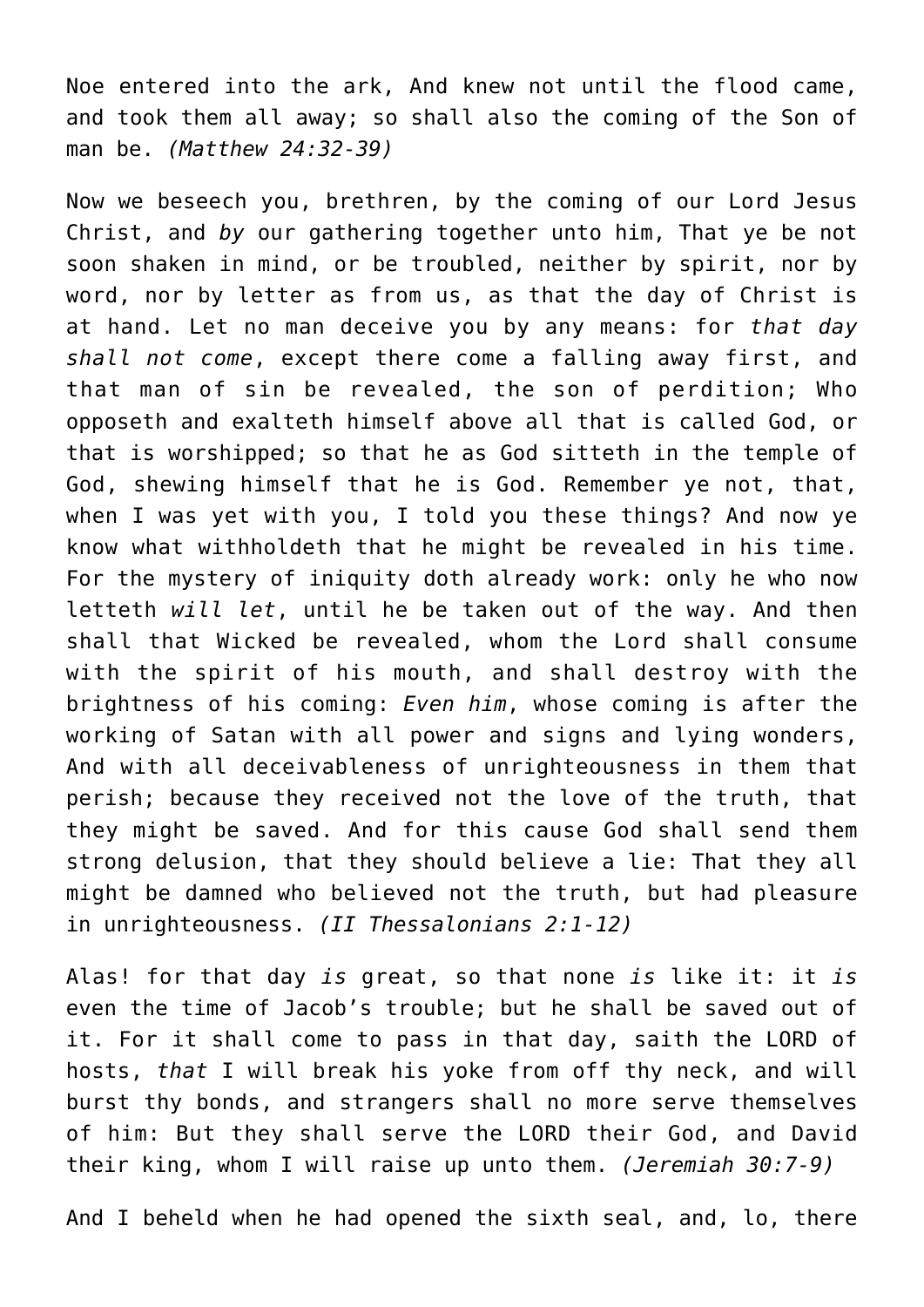was a great earthquake; and the sun became black as sackcloth of hair, and the moon became as blood; And the stars of heaven fell unto the earth, even as a fig tree casteth her untimely figs, when she is shaken of a mighty wind. And the heaven departed as a scroll when it is rolled together; and every mountain and island were moved out of their places. And the kings of the earth, and the great men, and the rich men, and the chief captains, and the mighty men, and every bondman, and every free man, hid themselves in the dens and in the rocks of the mountains; And said to the mountains and rocks, Fall on us, and hide us from the face of him that sitteth on the throne, and from the wrath of the Lamb: For the great day of his wrath is come; and who shall be able to stand? *(Revelation 6:12-17)*

And after these things I saw four angels standing on the four corners of the earth, holding the four winds of the earth, that the wind should not blow on the earth, nor on the sea, nor on any tree. And I saw another angel ascending from the east, having the seal of the living God: and he cried with a loud voice to the four angels, to whom it was given to hurt the earth and the sea, Saying, Hurt not the earth, neither the sea, nor the trees, till we have sealed the servants of our God in their foreheads. And I heard the number of them which were sealed: *and there were* sealed an hundred *and* forty *and* four thousand of all the tribes of the children of Israel. *(Revelation 7:1-4)*

And I will give *power* unto my two witnesses, and they shall prophesy a thousand two hundred *and* threescore days, clothed in sackcloth. These are the two olive trees, and the two candlesticks standing before the God of the earth. And if any man will hurt them, fire proceedeth out of their mouth, and devoureth their enemies: and if any man will hurt them, he must in this manner be killed. These have power to shut heaven, that it rain not in the days of their prophecy: and have power over waters to turn them to blood, and to smite the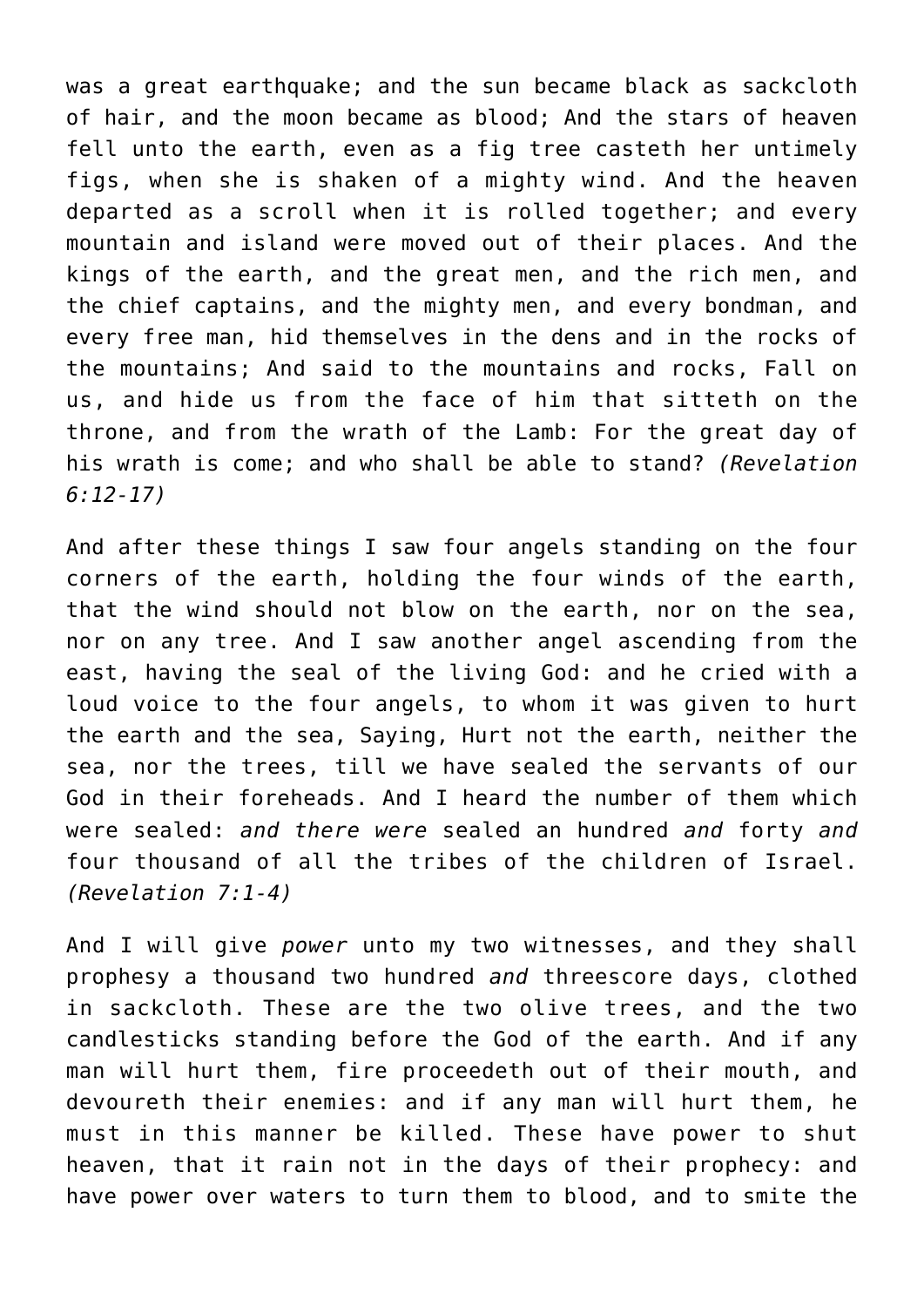earth with all plagues, as often as they will. *(Revelation 11:3-6)*

And I saw another angel fly in the midst of heaven, having the everlasting gospel to preach unto them that dwell on the earth, and to every nation, and kindred, and tongue, and people, Saying with a loud voice, Fear God, and give glory to him; for the hour of his judgment is come: and worship him that made heaven, and earth, and the sea, and the fountains of waters. *(Revelation 14:6-7)*

And I stood upon the sand of the sea, and saw a beast rise up out of the sea, having seven heads and ten horns, and upon his horns ten crowns, and upon his heads the name of blasphemy. And the beast which I saw was like unto a leopard, and his feet were as *the feet* of a bear, and his mouth as the mouth of a lion: and the dragon gave him his power, and his seat, and great authority. And I saw one of his heads as it were wounded to death; and his deadly wound was healed: and all the world wondered after the beast. And they worshipped the dragon which gave power unto the beast: and they worshipped the beast, saying, Who *is* like unto the beast? who is able to make war with him? And there was given unto him a mouth speaking great things and blasphemies; and power was given unto him to continue forty *and* two months. And he opened his mouth in blasphemy against God, to blaspheme his name, and his tabernacle, and them that dwell in heaven. And it was given unto him to make war with the saints, and to overcome them: and power was given him over all kindreds, and tongues, and nations. And all that dwell upon the earth shall worship him, whose names are not written in the book of life of the Lamb slain from the foundation of the world. *(Revelation 13:1-8)*

And Enoch also, the seventh from Adam, prophesied of these, saying, Behold, the Lord cometh with ten thousands of his saints, To execute judgment upon all, and to convince all that are ungodly among them of all their ungodly deeds which they have ungodly committed, and of all their hard *speeches* which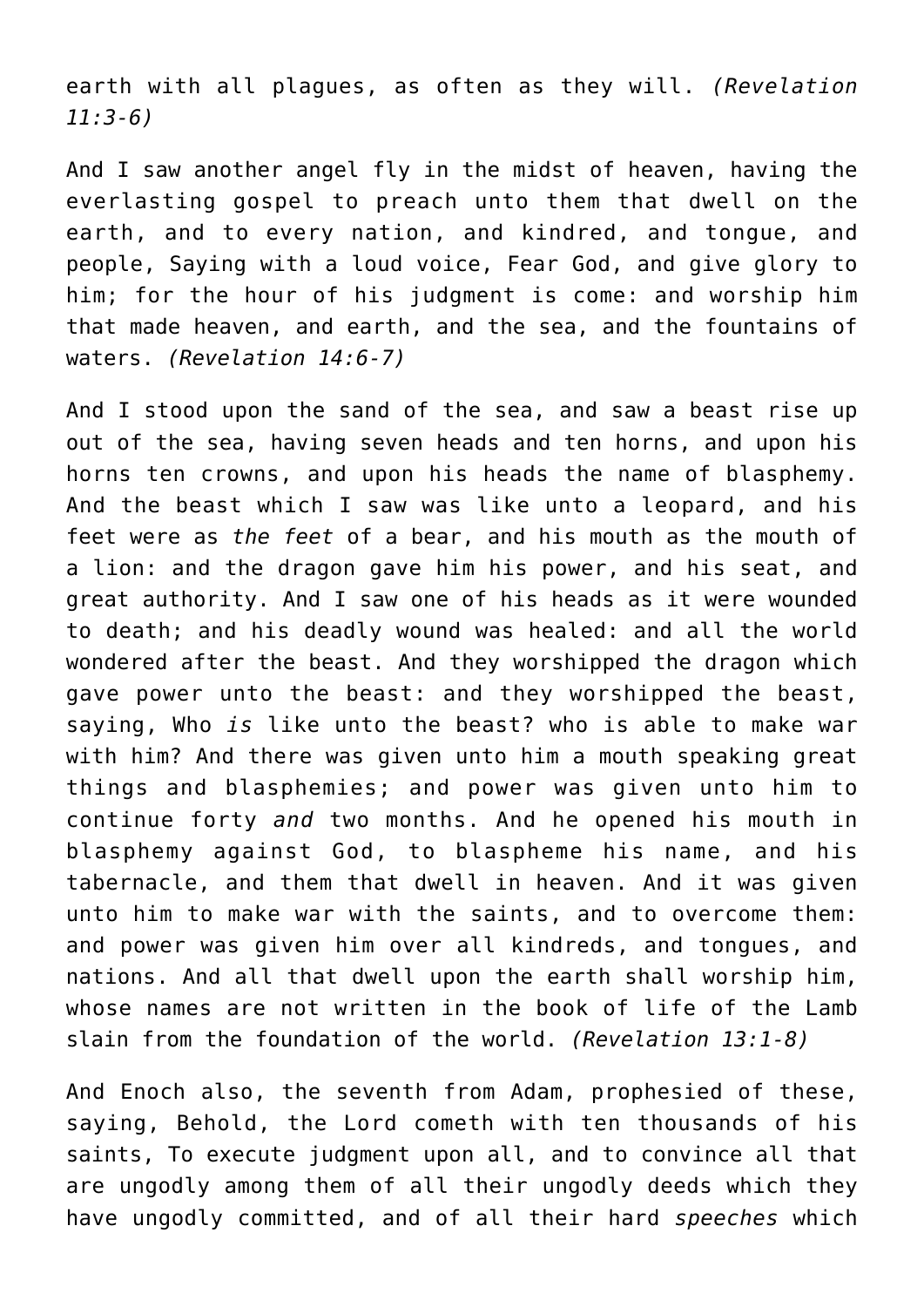ungodly sinners have spoken against him. *(Jude 14-15)*

And I saw an angel come down from heaven, having the key of the bottomless pit and a great chain in his hand. And he laid hold on the dragon, that old serpent, which is the Devil, and Satan, and bound him a thousand years, And cast him into the bottomless pit, and shut him up, and set a seal upon him, that he should deceive the nations no more, till the thousand years should be fulfilled: and after that he must be loosed a little season. And I saw thrones, and they sat upon them, and judgment was given unto them: and I saw the souls of them that were beheaded for the witness of Jesus, and for the word of God, and which had not worshipped the beast, neither his image, neither had received his mark upon their foreheads, or in their hands; and they lived and reigned with Christ a thousand years. But the rest of the dead lived not again until the thousand years were finished. This is the first resurrection. Blessed and holy is he that hath part in the first resurrection: on such the second death hath no power, but they shall be priests of God and of Christ, and shall reign with him a thousand years. *(Revelation 20:1-6)*

For unto us a child is born, unto us a son is given: and the government shall be upon his shoulder: and his name shall be called Wonderful, Counseller, The mighty God, The everlasting Father, The Prince of Peace. Of the increase of his government and peace there shall be no end, upon the throne of David, and upon his kingdom, to order it, and to establish it with judgment and with justice from henceforth even for ever. The zeal of the LORD of hosts will perform this. *(Isaiah 9:6-7)*

And there shall come forth a rod out of the stem of Jesse, and a Branch shall grow out of his roots: And the spirit of the LORD shall rest upon him, the spirit of wisdom and understanding, the spirit of counsel and might, the spirit of knowledge and of the fear of the LORD; And shall make him of quick understanding in the fear of the LORD: and he shall not judge after the sight of his eyes, neither reprove after the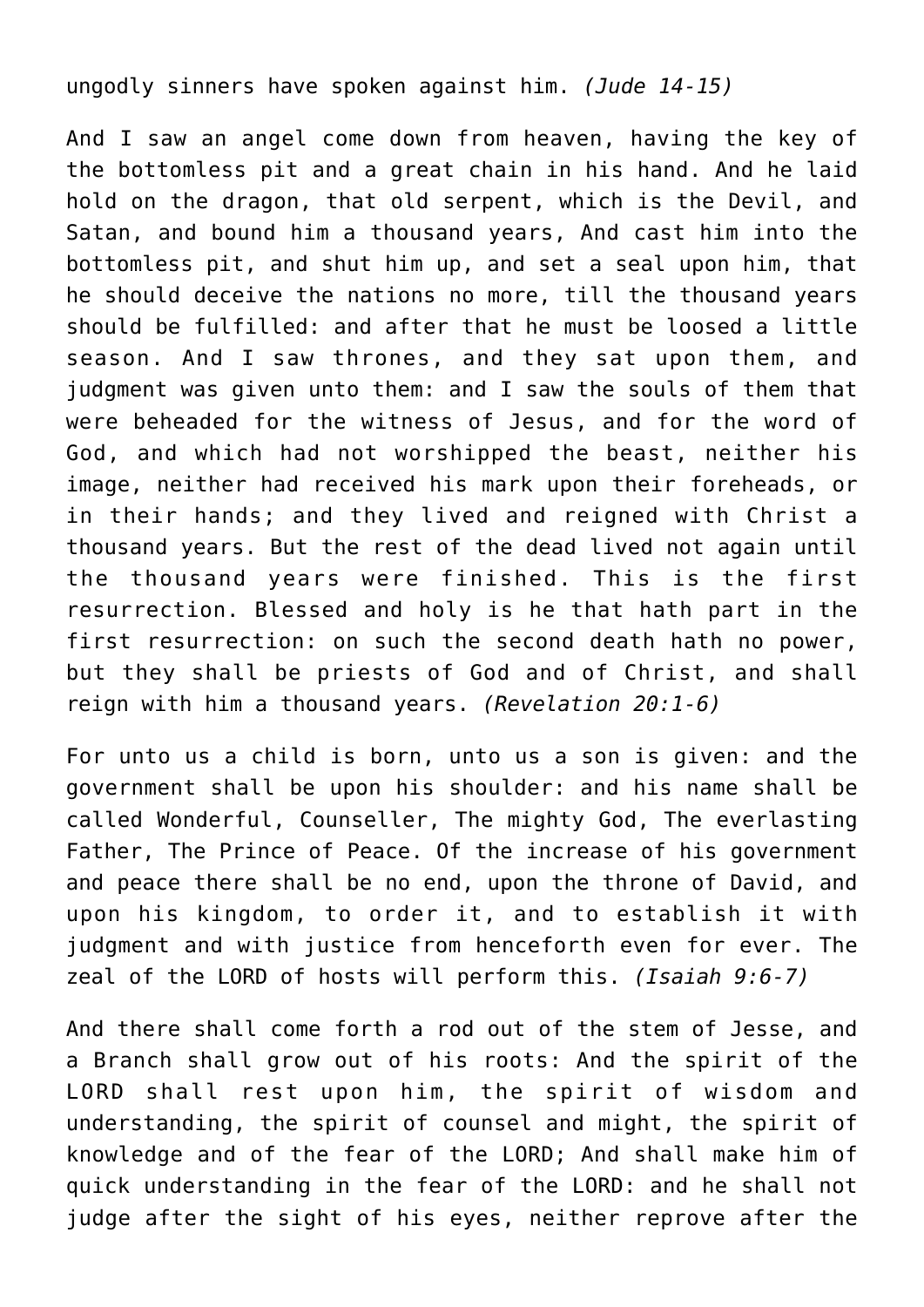hearing of his ears: But with righteousness shall he judge the poor, and reprove with equity for the meek of the earth: and he shall smite the earth with the rod of his mouth, and with the breath of his lips shall he slay the wicked. And righteousness shall be the girdle of his loins, and faithfulness the girdle of his reins. The wolf also shall dwell with the lamb, and the leopard shall lie down with the kid; and the calf and the young lion and the fatling together; and a little child shall lead them. And the cow and the bear shall feed; their young ones shall lie down together: and the lion shall eat straw like the ox. And the sucking child shall play on the hole of the asp, and the weaned child shall put his hand on the cockatrice' den. They shall not hurt nor destroy in all my holy mountain: for the earth shall be full of the knowledge of the LORD, as the waters cover the sea. *(Isaiah 11:1-9)*

And when the thousand years are expired, Satan shall be loosed out of his prison, And shall go out to deceive the nations which are in the four quarters of the earth, Gog and Magog, to gather them together to battle: the number of whom *is* as the sand of the sea. And they went up on the breadth of the earth, and compassed the camp of the saints about, and the beloved city: and fire came down from God out of heaven, and devoured them. And the devil that deceived them was cast into the lake of fire and brimstone, where the beast and the false prophet *are*, and shall be tormented day and night for ever and ever. *(Revelation 20:7-10)*

But the day of the Lord will come as a thief in the night; in the which the heavens shall pass away with a great noise, and the elements shall melt with fervent heat, the earth also and the works that are therein shall be burned up. *Seeing* then *that* all these things shall be dissolved, what manner *of persons* ought ye to be in *all* holy conversation and godliness, Looking for and hasting unto the coming of the day of God, wherein the heavens being on fire shall be dissolved, and the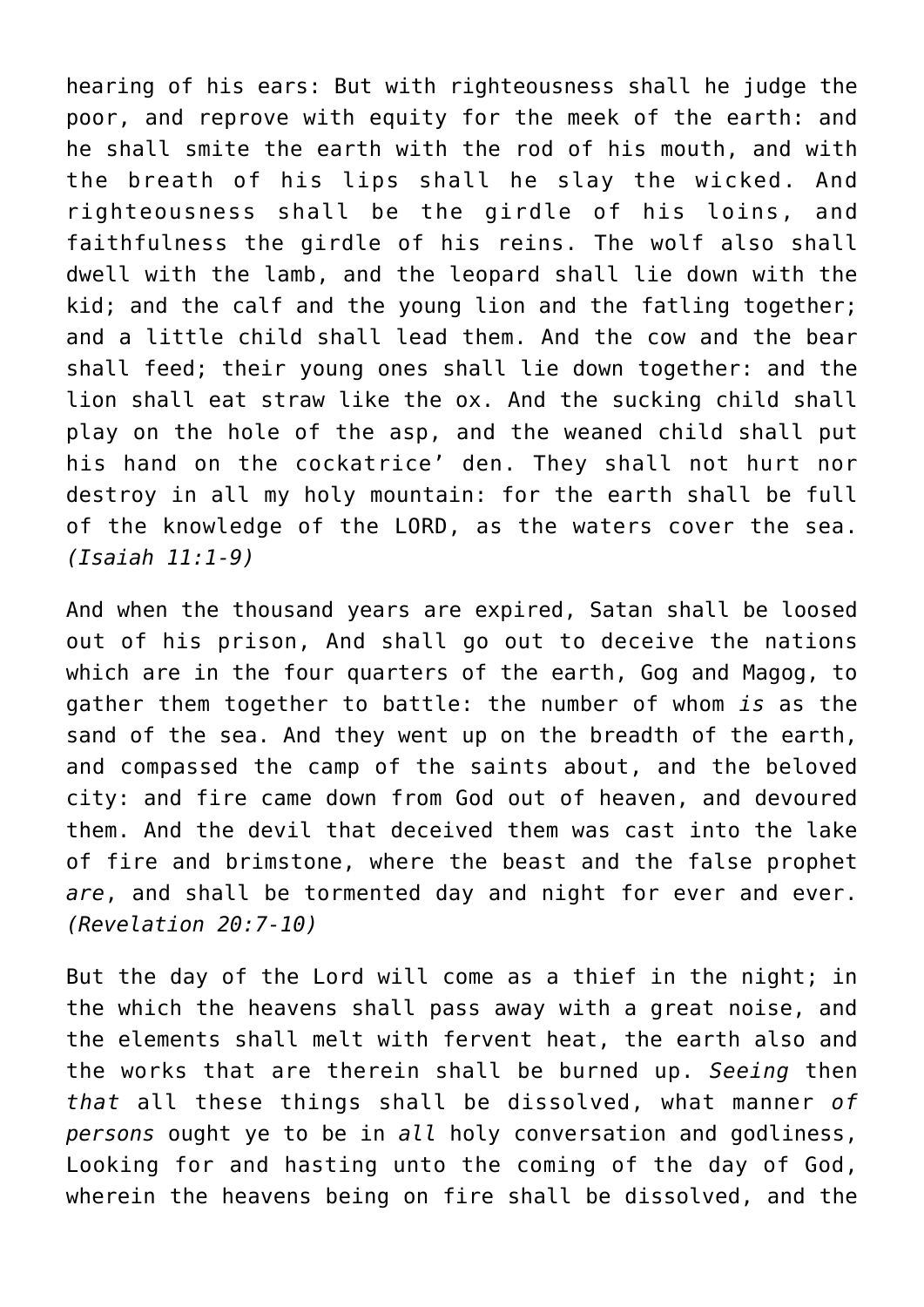elements shall melt with fervent heat? *(II Peter 3:10-12)*

And I saw a great white throne, and him that sat on it, from whose face the earth and the heaven fled away; and there was found no place for them. And I saw the dead, small and great, stand before God; and the books were opened: and another book was opened, which is *the book* of life: and the dead were judged out of those things which were written in the books, according to their works. And the sea gave up the dead which were in it; and death and hell delivered up the dead which were in them: and they were judged every man according to their works. And death and hell were cast into the lake of fire. This is the second death. And whosoever was not found written in the book of life was cast into the lake of fire. *(Revelation 20:11-15)*

Nevertheless we, according to his promise, look for new heavens and a new earth, wherein dwelleth righteousness. *(II Peter 3:13)*

For, behold, I create new heavens and a new earth: and the former shall not be remembered, nor come into mind. But be ye glad and rejoice for ever *in that* which I create: for, behold, I create Jerusalem a rejoicing, and her people a joy. And I will rejoice in Jerusalem, and joy in my people: and the voice of weeping shall be no more heard in her, nor the voice of crying. *(Isaiah 65:17-19)*

For as the new heavens and the new earth, which I will make, shall remain before me, saith the LORD, so shall your seed and your name remain. And it shall come to pass, *that* from one new moon to another, and from one sabbath to another, shall all flesh come to worship before me, saith the LORD. And they shall go forth, and look upon the carcases of the men that have transgressed against me: for their worm shall not die, neither shall their fire be quenched; and they shall be an abhorring unto all flesh. *(Isaiah 66:22-24)*